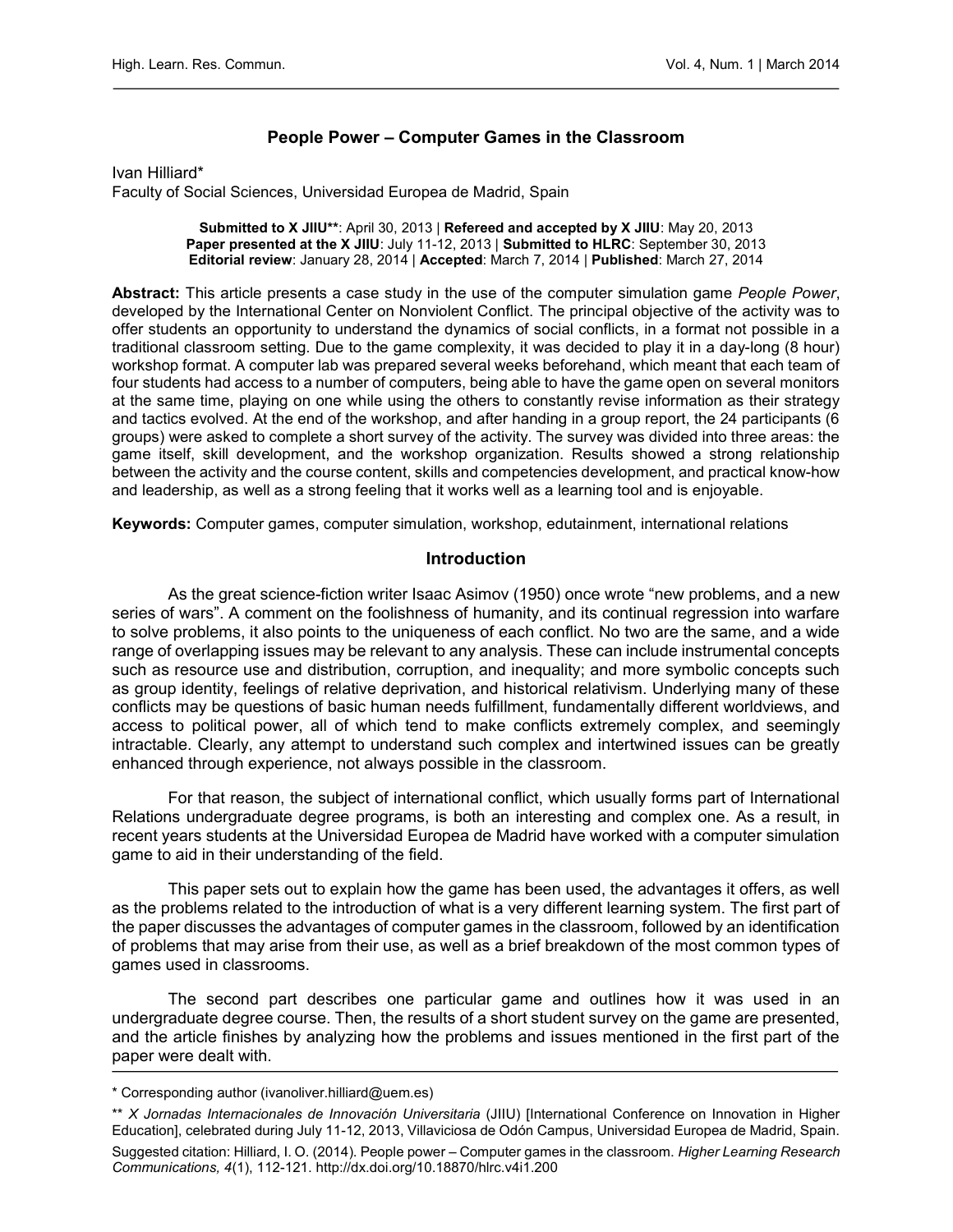# **Objectives**

The principal objective of this activity was to offer students an opportunity to understand the dynamics of social conflicts, in a format not possible in a traditional classroom setting. For that purpose, a workshop was set up using the computer simulation People Power, a game developed by the International Center on Nonviolent Conflict, a US-based organization. The game revolves around the management of conflict scenarios based on real-life situations, with the ultimate objective of resolving them in a nonviolent manner. Different decisions and tactics used lead to consequences which change the sociopolitical landscape as the game progresses, and the student has the opportunity to study and experience the conflict from the inside, as well as being required to analyze in depth the multiple social factors at play.

A secondary objective was to provide the opportunity to apply theoretical concepts, both in the field of conflict and conflict resolution, and demonstrate the knowledge gained during the course.

Thirdly, by working in groups where a high level of decision-making and collaborative effort were necessary (the game is highly complex and contains streams of information that needs to be constantly revised, and requires decision-making on hundreds of tactics), the activity provides ample opportunities to practice the competencies of teamwork, responsibility, decision-making, and leadership.

# Computer Games in the Classroom

The use of computer games in the classroom has grown extensively in recent years, mainly due to the massive increase in their use and popularity outside the classroom, and as a result, increasing research is being conducted regarding their impact as learning tools (Kirriemuir & McFarlane, 2003; Prensky, 2005; Rapeepisarn, Wong, Fung, & Khine, 2006). It can be argued that computer games, like every experience in life, can serve to educate, yet questions arise as to how much can be learned, in what way, and how effectively (Egenfeldt-Nielsen, 2006).

### Advantages of Computer Games in the Classroom

The popularity of computer games suggests that there may be clear gains from using them. Practically all commentators emphasize (or take for granted) the increased freedom and participation available through their use, as well as the control which the student gains over their own learning.

On a more specific level, a key advantage is that games offer a structure of rules, penalties, and objectives, meaning that while they can incorporate flexibility and decision-making on the part of the player, they also provide a type of roadmap for both teacher and student (Lee, Luchini, Michael, Norris, & Soloway, 2004). Games can rapidly identify mistakes and miscalculations, and through a trial and error approach, enable the player to learn quickly while maintaining interest (Garcia, 2005).

A second advantage is the entertainment nature of such programs, hence the common term 'edutainment' (Garcia, 2005; Rapeepisarn et al., 2006). For example, one study by the British Education and Technology Agency (BECTA) in 2002 found that while teachers were sometimes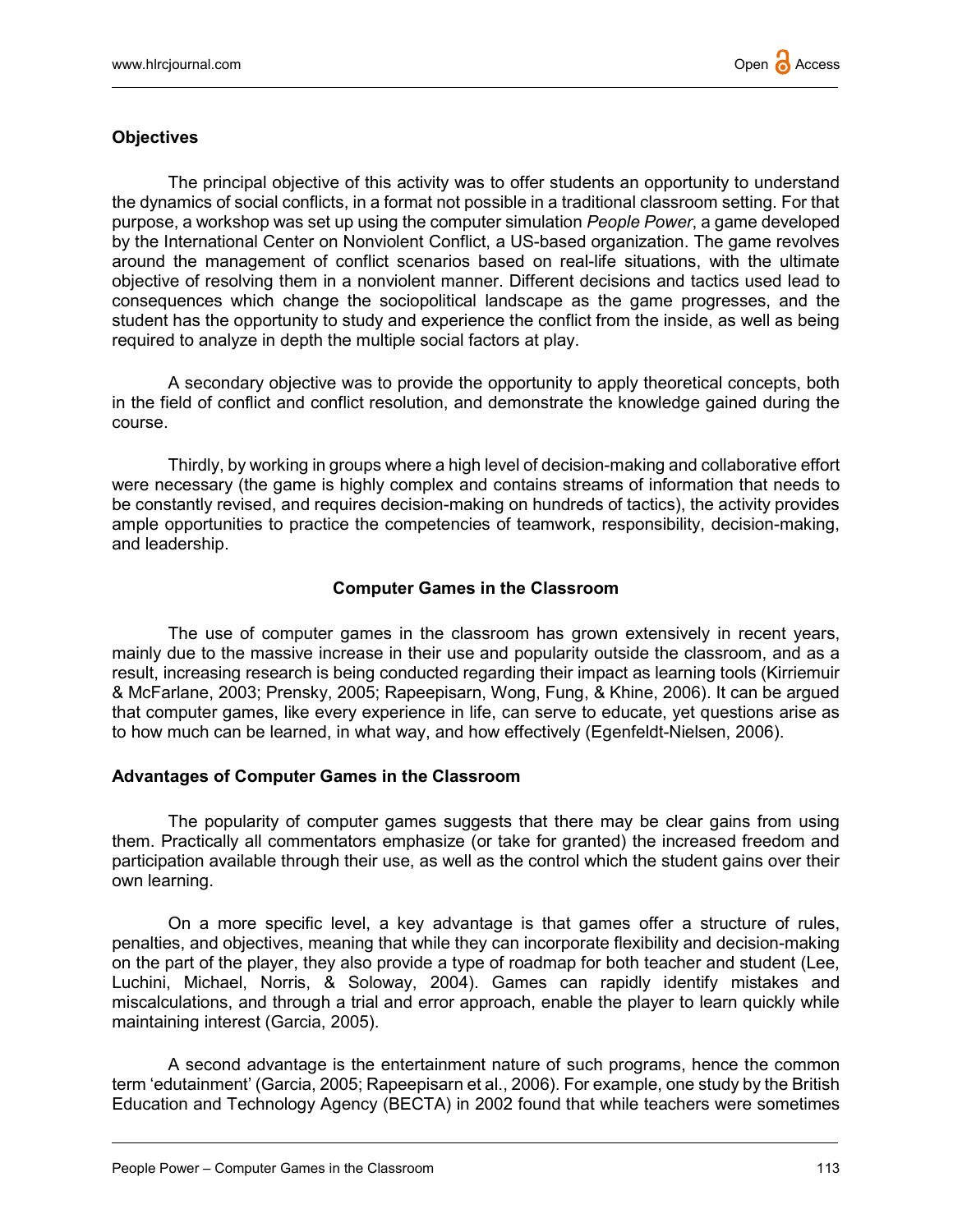frustrated by the level of non-relevant content in the games, they understood that it was useful in attracting the attention of students, being similar to the games they are accustomed to playing outside school hours (BECTA, 2002).

Generally, such design has a positive impact on the student and, as a result, can lead to improved motivation and immediate reward (Shade, 1994). Another plus is the link with the professional world. As pointed out by Floeter (2009), game-based learning is becoming increasingly common as a vehicle for company training (principally due to cost and flexibility gains, particularly in large multinational firms), so naturally the incorporation of such technologies into the educational development of future employees should be considered a positive advance.

### Disadvantages of Computer Games in the Classroom

A number of issues remain to be resolved, and require further attention and research. Firstly, there are issues regarding the teacher's competencies –the capacity of each one to choose relevant games, how to effectively link the game to the academic objectives, and the correct evaluation weight to apply to the gaming activity (Williams, Boone, & Kingsley, 2004). As a result, it may be harder to adapt them to the learning objectives due to their structured nature, highlighting the importance of choosing well.

This brings us to the second issue, regarding the quality of games. It appears that the rigorous quality control processes used by editorial companies for their "traditional" educational products (principally books) have not always been applied in the development of educational games (Shiratuddin & Landoni, 2002; Williams, Boone, & Kingsley, 2006). The two issues are clearly related, as the reduced emphasis on suitability at the design level often means less guidance and flexibility available to the teacher at the moment of incorporating the game into the course program.

Thirdly, partly due to the explosive growth in software games generally in society, efforts to introduce any material of such a nature may face skepticism from both students and faculty. In many ways it has been assumed that students would always react in a positive way to such a development, yet it appears that a number of conditions need to be taken into account. One of these is time constraints, due to both course and class length, where the time required to learn how to play the game or use the software may be limited, meaning that the student is *immediately* learning, and may not have time to master all the controls (Kirriemuir & McFarlane, 2003). Compounding this is the fact that many students will be aware of a game's potential (it is common for games to unlock extra features as the game progresses) and may wish to continue playing, and not doing so may lead to a loss of learning momentum and create resistance to future instances where game playing is offered (Kirriemuir & McFarlane, 2003).

Some other issues that need to be taken into account include the different skill levels among students of the same group (meaning that some may pick up the game intricacies more quickly than others); the levels of compatibility and licensing issues between the academic institution and the game producers; the quality of the school's hardware (improving graphics often require quite recent software which the school may not have or be willing/able to purchase); and the need to differentiate between learning how to use the game, and learning from using the game.

Based on the above, it could be said that the gains possibility outweighs the problems that may be faced, but that more work needs to be done. For example, there appears to be a limited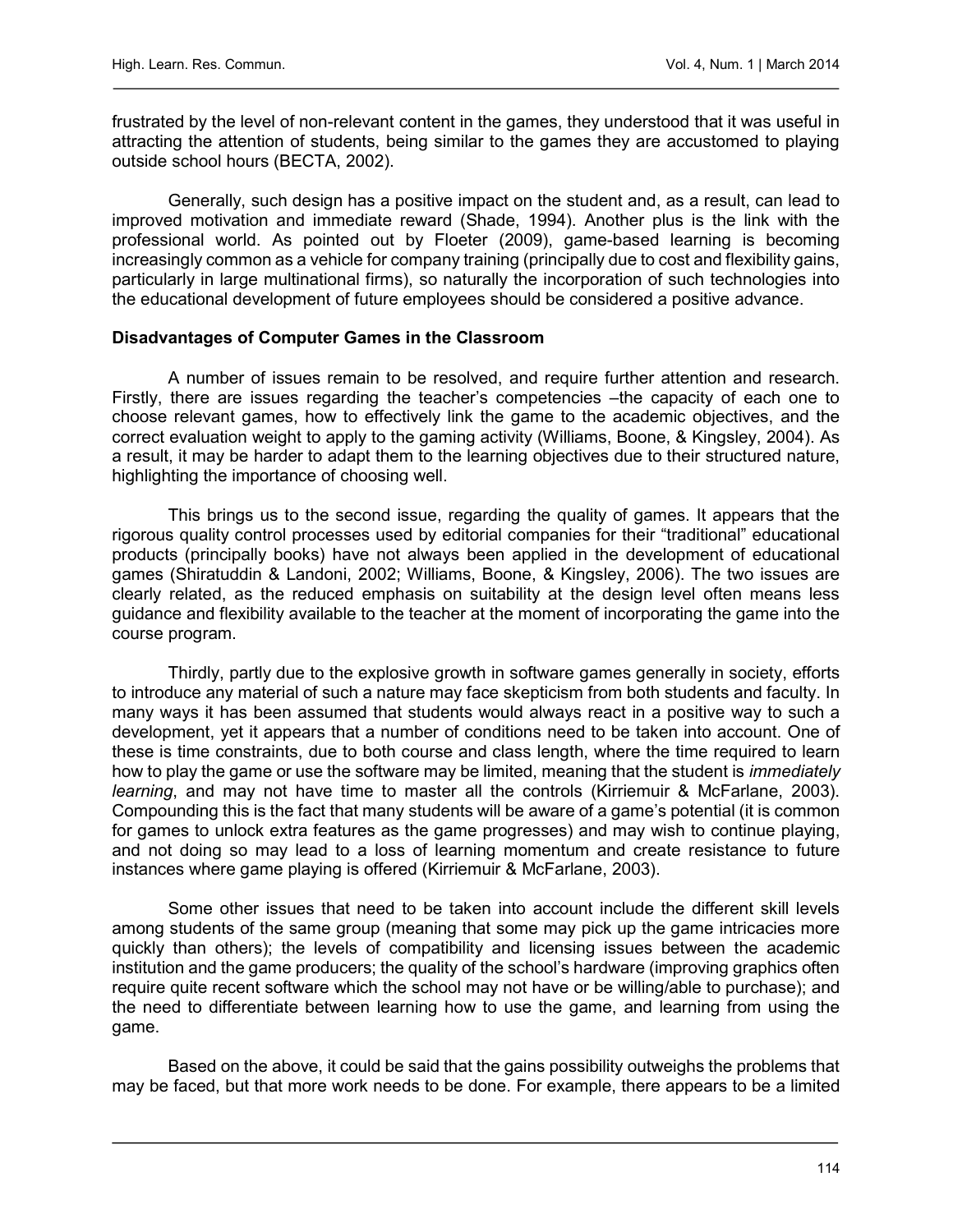

number of studies comparing learning outcomes in the same course, where computer games were and were not used with different groups (Egenfeldt-Nielsen, 2006).

| <b>Positive Aspects</b>                        | <b>Negative Aspects</b>                                                    |
|------------------------------------------------|----------------------------------------------------------------------------|
| Providing a structured framework               | Choosing right game, and effective incorporation into course               |
| Entertainment value and<br>motivational appeal | Design issues, and quality control in regards to learning<br>effectiveness |
| Link to professional level training            | Time and space considerations                                              |
|                                                | Legal and compatibility issues                                             |

Table 1. Issues Surrounding the Use of Computer Games in the Classroom

#### Types of Computer Games in the Classroom

The study by the British Education and Technology Agency (BECTA) mentioned above identified a number of different types of computer games and hardware used in classrooms (BECTA, 2002). There was a distinction made between games with an educational emphasis, and what the authors refer to as "pure games". Generally, the pure games were used more as a reward tool for good behavior or outstanding performance (and were more likely to be available in console format), whereas the educational games were mostly simple simulations, and used in PC format.

#### People Power - The Game of Civil Resistance

People Power is the second generation of a game developed by a New York based company, York Zimmermann, in association with the International Center on Nonviolent Conflict. The principal objective is to teach players the skills and techniques of a non-violent resistance strategy. Each player (or group of players) is in effect the strategic coordinator behind a popular movement in conflict with an oppressive political regime. Players don't appear in the game but instead control the tactics of the different groups (and their leading members). These tactics are based on the influential teachings of the scholar Gene Sharp, considered by many to be one of the fathers of non-violent civil resistance.

The game contains a number of scenarios, each one representative of a real civil conflict where issues may include religious, ethnic, and cultural differences, competition for valuable resources, and asymmetrical political access and control. For example, one scenario appears to reflect a transition to democracy in Cuba, another is based on the struggle for equality in a theological Islamic state, and a third deals with the problems of entrenched corruption in Central Asian former Soviet states.

Within each scenario there is a detailed breakdown of the society and its key groups, including the government, police and military institutions, business, religious and media associations, political parties, student groups, and non-governmental organizations. For each of these groups, data is provided on their level of support both for the regime and the opposition, their viewpoints on key issues, the resources they control, and their influence over other groups. Each of these groups is also represented by their leading members, and there is also a mine of information available on individual skill levels and competencies, their motivational levels, and their social contacts with other groups and individuals.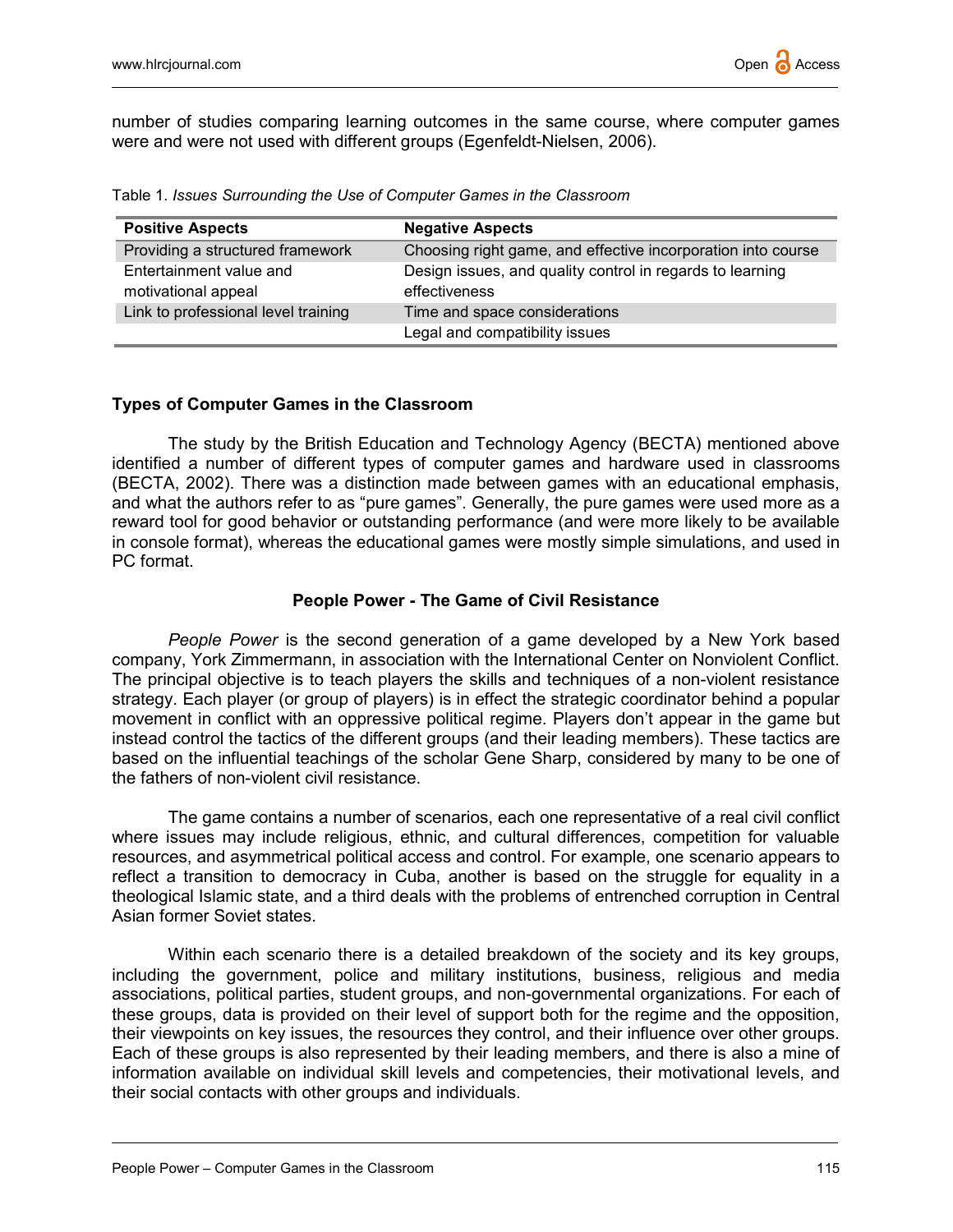The broad outlines of the conflict are given, but it requires a substantial amount of research (inside the game) by the player to analyze and interpret the information outlined above. Players need to set specific objectives, prepare a political manifesto, and develop a strategic plan before beginning to take action. Each action (be it a meeting, a social or fund-raising event, or more direct action such as a demonstration or sit-in) requires time, money, people, and certain competencies, and will create some impact, giving instant feedback to the player. Consequences can range from loss of popular support or falling motivation by activists due to a badly planned or executed activity, through to suppression, imprisonment, and ultimately death for those involved.

The main objective is to bring individuals and groups into the opposition camp through a carefully coordinated strategy of continuous action, thus weakening government support and resolve, to the point where they are forced to concede the objectives set at the start of the game.

# Playing the Game

Due to the games complexity, and also to avoid the problem of a loss of learning momentum, it was decided to play the game in a day-long (8 hour) workshop format. A computer lab was prepared several weeks beforehand, which meant that each team of four students had access to a number of computers, being able to have the game open on several monitors at the same time, playing on one while using the others to constantly revise information (individual and group resources, competencies, political affiliations, etc.) as their strategy and tactics evolved.

Based on personal experience playing, plus trails with a small number of students from an earlier course who took the game home, it was estimated that the timeframe would be sufficient to reach the objectives chosen within each scenario. There would also be enough time for those who made serious strategic errors (with the game ending quickly and unsuccessfully), to reactivate the scenario, work with the same or a slightly modified strategic plan, and use a new combination of tactics.

The date of the workshop was published in Moodle early on in the course so that students could resolve any timetabling issues, and one class of 2 hours in the days before the workshop was dedicated to learning how to use the software. The software comes with a useful tutorial on how one might play a scenario (there is a separate mini-scenario used for the tutorial), as well as a detailed glossary of what each heading means (e.g., each person has a fear level, and the higher the level the less likely they are to engage in public demonstrations of discontent with the regime, even though privately they may support the aims of the opposition).

The morning of the workshop (11am-2pm) was set aside for analysis and strategic planning, and the afternoon (3pm-8pm) for playing.

### Evaluation Process

Firstly, attendance was obligatory for the 2-hour preparation class as it was felt that anyone who turned up for the workshop without understanding how to play the game would negatively impact the team's performance, due to the game's complexity and high level of decision-making required throughout the activity. It was also felt that this would reinforce the fact that the activity was a team-based one, and hence each player was also partially responsible for the learning process and evaluation grade of the others.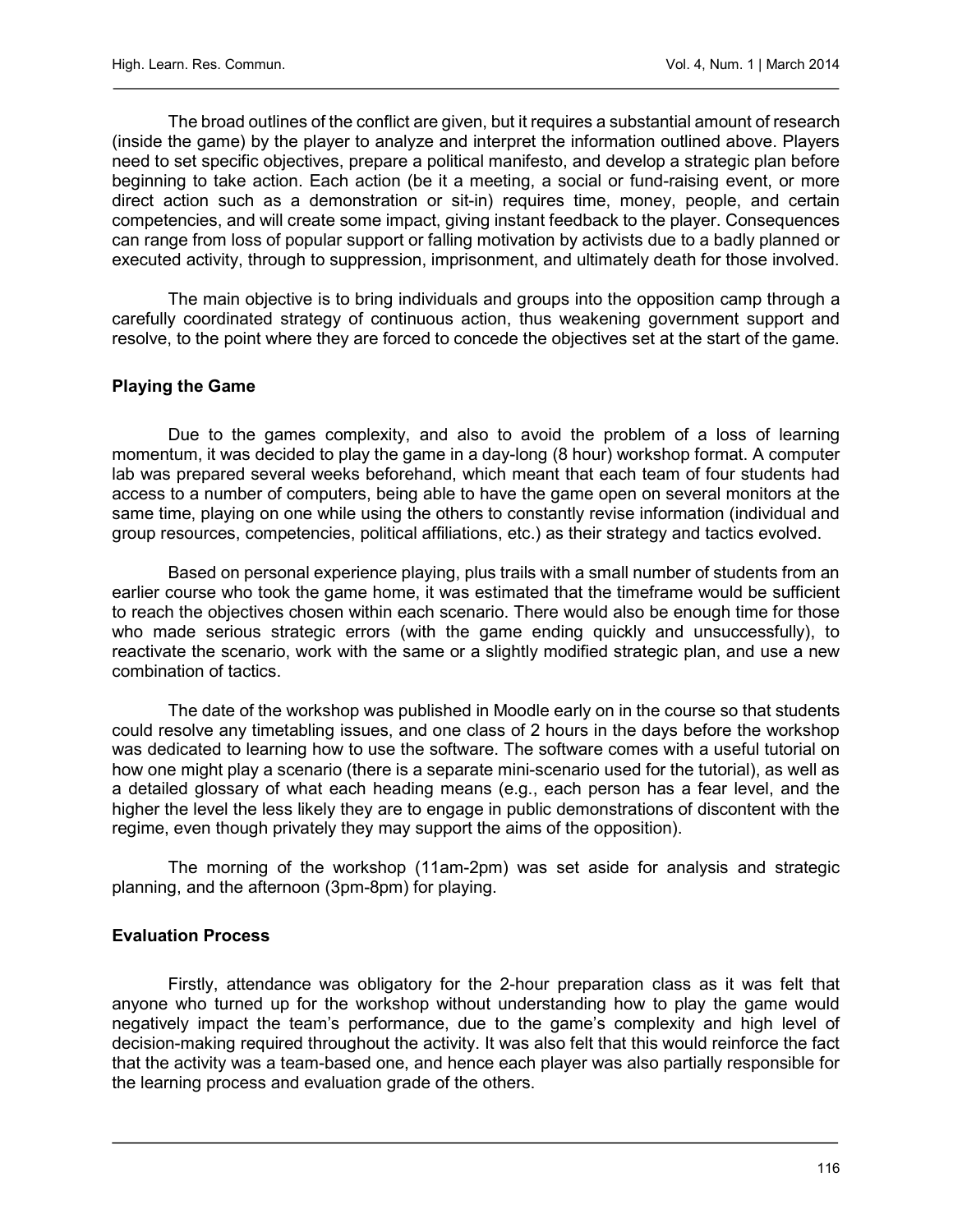This, plus a general observation of each person's behavior and attitude during the workshop by the teacher, made up 15% of the total grade. The remaining 85% of the grade was in the form of a report compiled during the activity and handed in at the end of the workshop. The report obliged each group to do a number of things:

- Demonstrate knowledge gained during the course firstly by identifying a real and ongoing conflict with similar characteristics to each of the scenarios. (This also meant they had to read the outline of each scenario before they chose which one they wanted to play). Secondly, explain in detail the conflict chosen using different theoretical concepts presented during the course (e.g., instrumental and symbolic theories of ethnic conflict, resource scarcity and resource abundance conflict theories).
- Analyze in depth the social panorama by preparing a detailed SWOT analysis for both the regime and the opposition, and then using this to write the opposition manifesto, as well as a short description of the perceived legitimacy levels of the movement they were coordinating. A related question asked them to justify the positions taken in the manifesto, which meant linkage to the SWOT analysis.
- Identify mistakes they had made and consider what they would do differently next time. In this way they were obliged to consider what they had learned playing the game.

It is important to note that the grade was in no way determined by how far into the game a team got, or how successful they were in reaching the objectives they'd set. Each member of the team received the same grade for the report, and an individual grade for the 15% related to attendance in the training session and general behavior on the day of the workshop. The activity formed part of the subject Theory and Analysis of International Conflict, and was worth 25% of the total subject evaluation.

# Outcomes and Student Perceptions

At the end of the workshop, and after handing in the group report, the 24 participants (6 groups) were asked to complete a short survey of the activity. The survey was divided into three areas: the game itself, skill development, and the workshop organization. The results were as follows:





Figure 1. The game. The same control of the game control of the game. Figure 2. The game.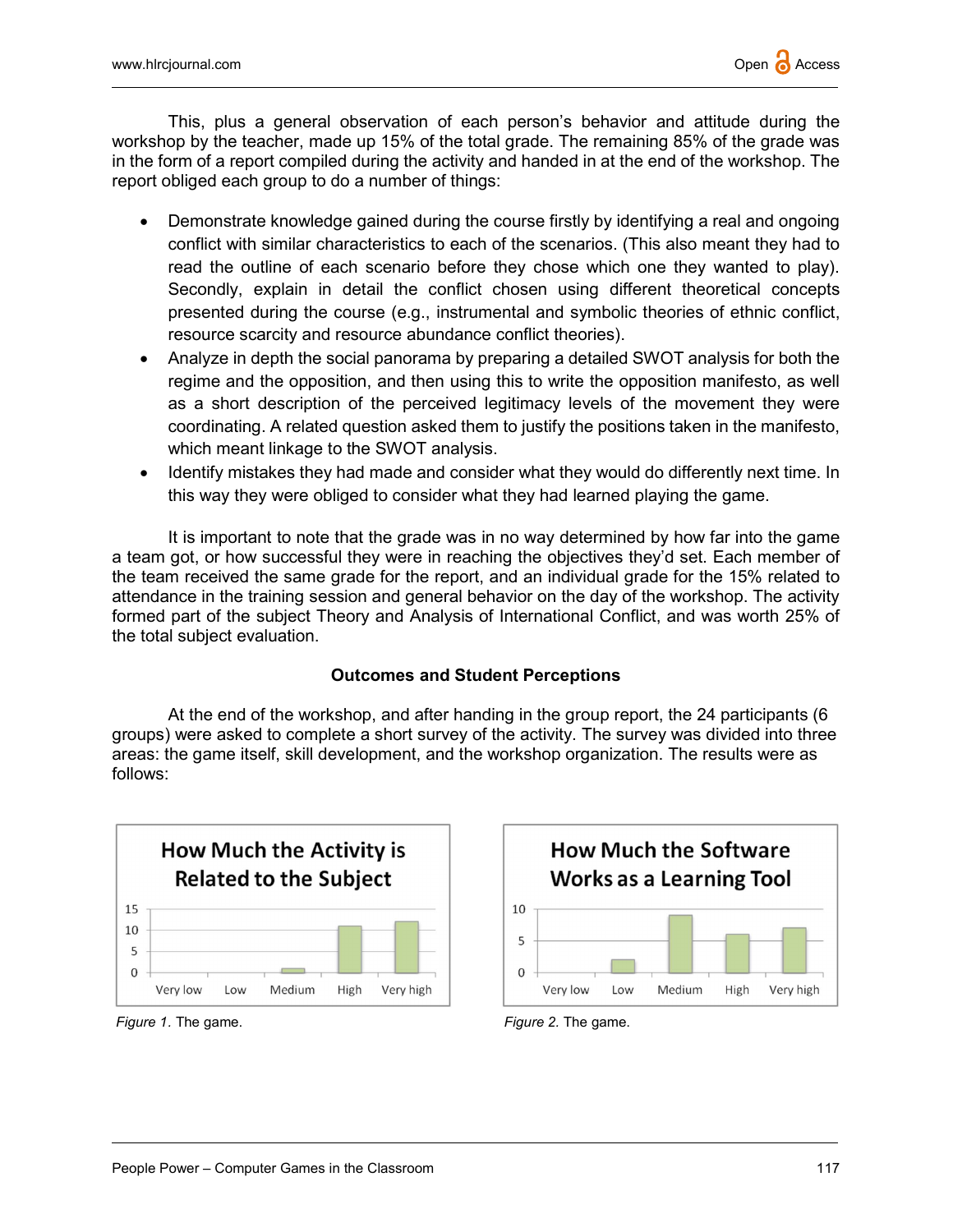

Figure 3. The game.



Figure 4. Skills and competencies. Figure 5. Skills and competencies.





Figure 8. Organization. The same of the set of the Figure 9. Organization.







Figure 6. Skills and competencies. Figure 7. Skills and competencies.

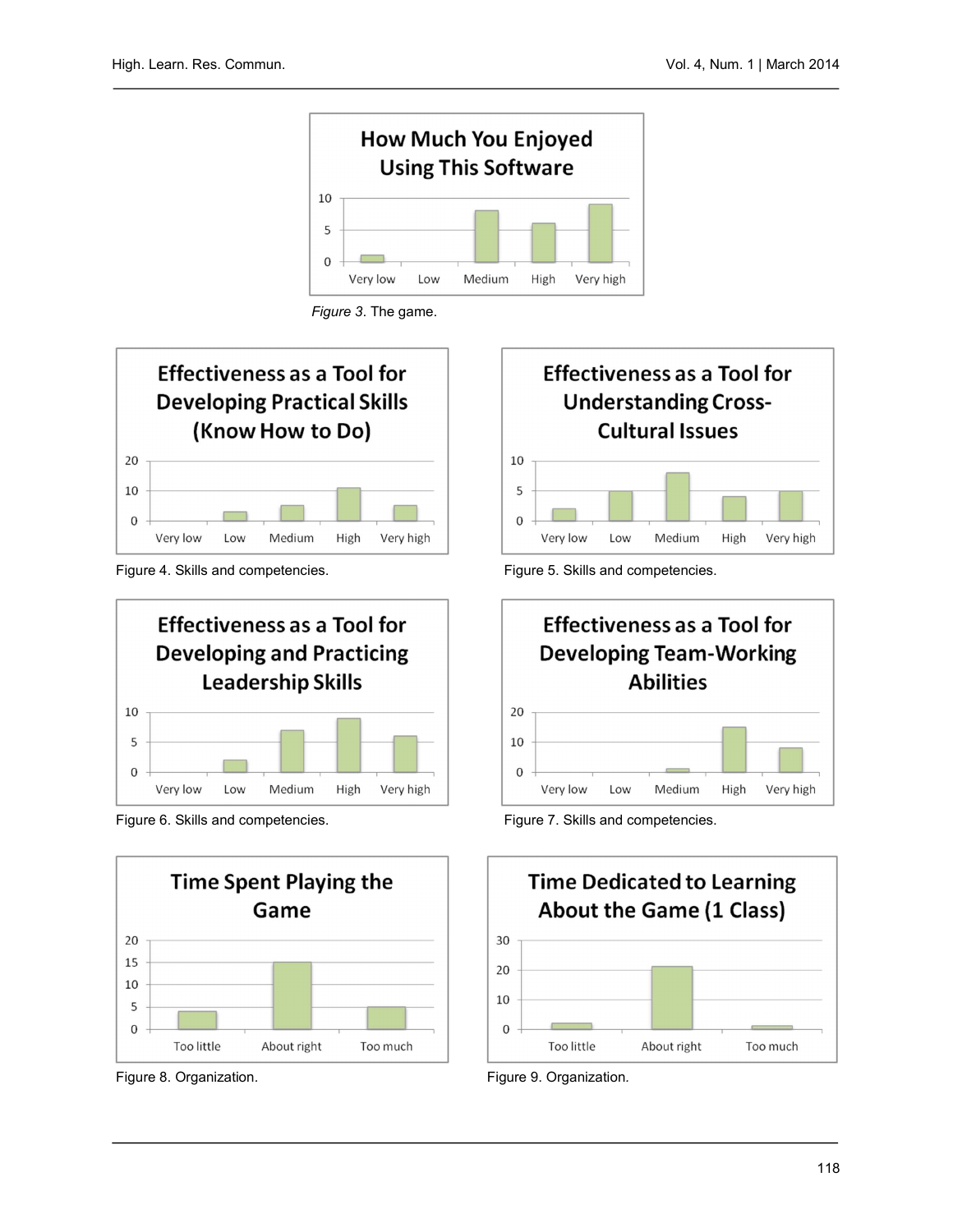

Figure 10. Organization.

There is clearly a very strong relation between the activity and the course content, as well as a strong feeling that it works well as a learning tool and is enjoyable (over 50% of responses for these two questions were high or very high). In skills and competencies development, the scores for team work are extremely positive (over 90% rated it as high or very high), and the scores for both practical know-how and leadership were good (with over 60% high or very high for both). The scores for cross-cultural understanding were more modest, perhaps due to the fact that each group, although studying all the scenarios early on in the game, spent 90% of the workshop focused on one specific one.

The organization seemed to be spot on, with both the preparation time and the weight of the activity scoring over 85% in the "about right" category. Only the length of the workshop was disputed, with about 20% preferring a shorter time frame, and about the same percentage wishing they could have played more.

## **Conclusions**

Returning to the positive and negative issues of video games mentioned in the first section, it could be argued that the People Power workshop took advantage of the positive aspects, without suffering from the negative ones. The game contains a solid structure and requires players to prepare a political manifesto and a strategic plan, which means studying in depth the conflict parameters before beginning to play. In terms of entertainment and motivation, both the survey results and teacher observation suggest students strongly enjoyed the activity (for example, bathroom visits and breaks were kept to a minimum despite students being allowed freedom of movement due to the length of the activity). The evaluation of the activity was intentionally separated from progress in the game, which meant that the success achieved by some groups (a number of them succeeded in reaching all the objectives) was based on intrinsic motivation, rather than any desire to improve their grade.

Concerning the first of the negative points, increasingly game-makers are producing highquality games tailored to specific learning objectives. People Power has been used by the International Center on Nonviolent Conflict to train civil society groups in countries such as Tunisia and Egypt, and therefore the issue of the teacher's effectiveness in choosing a relevant game was minimal. As the game was designed by experts in the field, with the specific intention of being used as an educational tool, the design issue was not a problem either (the very high survey results for the first question reflect both these points).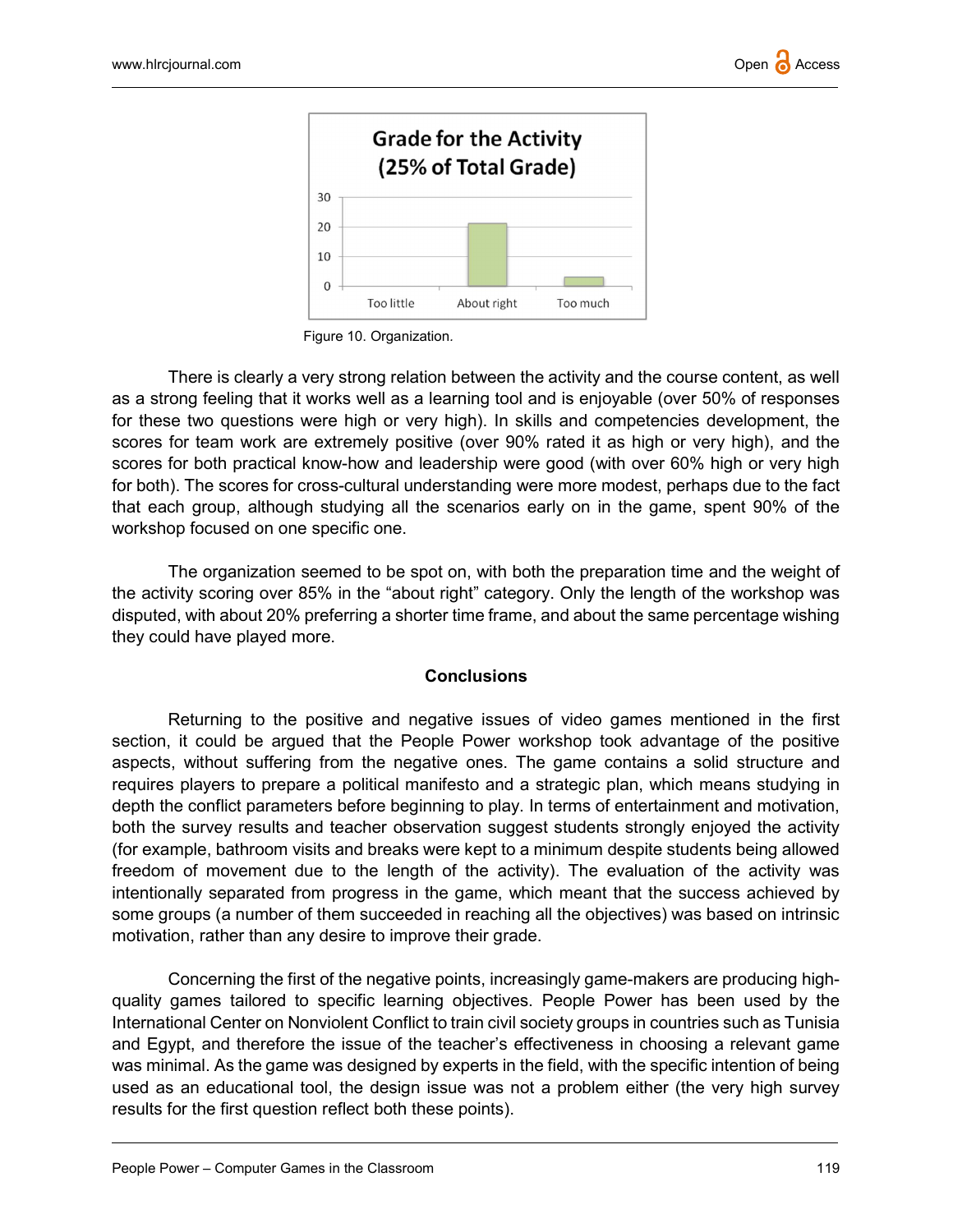The points regarding spatial and time issues, and legal and compatibility problems, were not a problem –the game was installed on the flexible cloud laboratory of the university, MyLabs, which meant that all the students had access. Being an educational game created by a nongovernmental organization, the university was granted a license for a large number of users. Finally, the positive response in the survey to the length of the workshop, and the fact that a number of groups achieved their objectives, suggest that loss of learning motivation was not an issue.

Broadly speaking, there are four learning theories in the field of game playing, namely behaviorism, cognitivist, constructionism, and the socio-cultural approach (see Egenfeldt-Nielsen, 2006). A game such as People Power is located somewhere between the cognitivist and the constructionist approaches. (As mentioned by the author, both approaches have a lot in common). It increasingly appears that these types of games, correctly used, can provide highly effective learning experiences.

Rather than reward a certain type of behavior (not necessarily the learning objective aimed for), and focusing on extrinsic motivation, these games draw in the player and create intrinsic motivation through combining learning and the game experience itself.

From a cognitive perspective, such games challenge a player's perceived mind-frame. In the case of international conflict studies, where every social conflict is a unique set of dynamic variables, yet students will often have strong (theoretical) experience of a reduced number of conflicts (Cold War, War on Terror, Israel-Palestinian conflict), such a learning experience can be enormously useful. From a constructionist approach, the game obliges the player to interact with the material, discuss it, and use it to build knowledge. In the case of People Power, the constant debates and discussions during play revolved around the long tactics list, and the impact of each one, with the game allowing the players to see the outcomes of their discussions, in a very different format to that possible in a theoretical class.

#### References

Assimov, I. (1950). I, robot. New York, NY: Bantam Dell.

- British Educational Communications and Technology Agency (BECTA). (2002). Curriculum software initiative: Computer Games in Education (CGE) Project. Available from http://webarchive.nationalarchives.gov.uk
- Egenfeldt-Nielsen, S. (2006). Overview of research on the educational use of video games. Digital Kompetanse, 1(3), 184-213.
- Floeter, A. (2009). The Effectiveness of Game-based Learning. UW-Stout Journal of Student Research, 8, 1-8. Retrieved from http://www.uwstout.edu/rs/journal-of-student-research.cfm
- Garcia, G. (2005). Digital game learning. In B. Hoffman (Ed.), Encyclopedia of Educational Technology. San Diego, CA: San Diego State University, Department of Educational Technology. Retrieved from http://www.etc.edu.cn/eet/eet/
- Kirriemuir, J., & McFarlane, A. (2003). Use of computer and video games in the classroom. In Proceedings of Level Up – Digital Games Research Conference. Netherlands: Universitet Utrecht.